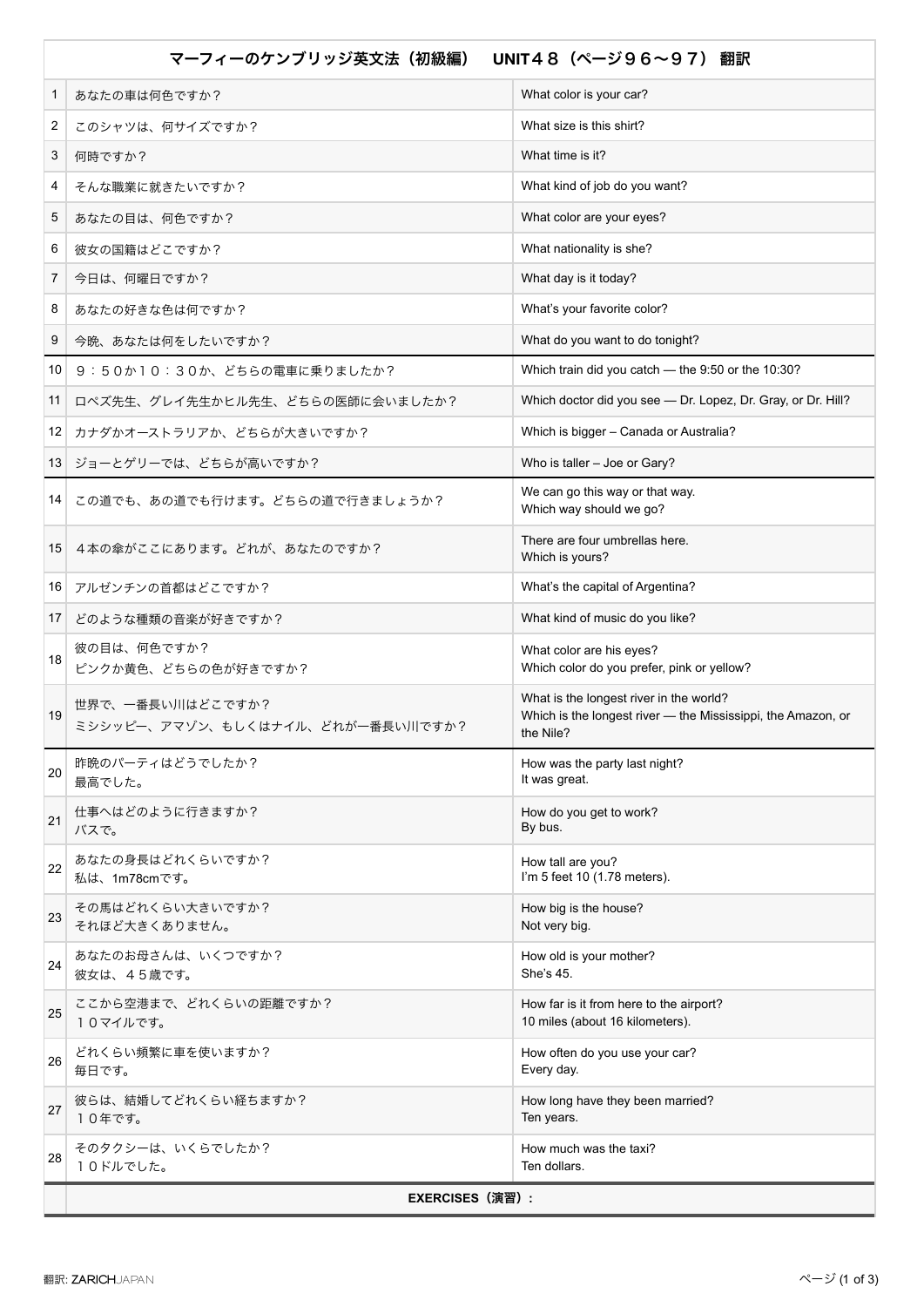| 29 | このシャツは、ステキです。<br>何サイズですか?                              | This shirt is nice.<br>What size is it?                         |
|----|--------------------------------------------------------|-----------------------------------------------------------------|
| 30 | 仕事がほしいです。<br>どのような職種の仕事をお望みですか?                        | I want a job.<br>What kind of job do you want?                  |
| 31 | 新しいセーターを持っています。<br>それは、何色ですか?                          | I have a new sweater.<br>What color is it?                      |
| 32 | 今朝、早く起きました。<br>何時に起きましたか?                              | I got up early this morning.<br>What time did you get up?       |
| 33 | 音楽が好きです。<br>どのような種類の音楽が好きですか?                          | I like music.<br>What type of music do you like?                |
| 34 | 車を買いたいです。<br>どのような種類の車を買いたいですか?                        | I want to buy a car.<br>What kind of car do you want to buy?    |
| 35 | どちらの道を行った方がいいですか?                                      | Which way should we go?                                         |
| 36 | どちらのジャケットがあなたのですか?                                     | Which jacket is yours?                                          |
| 37 | どちらの映画を観にいきたいですか?                                      | Which movie do you want to see?                                 |
| 38 | どちらのバスが、ダウンタウンに行きますか?                                  | Which bus goes downtown?                                        |
| 39 | あの男の人の名前は何ですか?                                         | What is that man's name?                                        |
| 40 | どちらの道を行った方がいいですか?<br>左?それとも右ですか?                       | Which way should we go?<br>Left or right?                       |
| 41 | 紅茶かコーヒー、どちらも召し上がってもらえます。<br>どちらが召し上がりたいですか?            | You can have tea or coffee.<br>Which do you prefer?             |
| 42 | 今日は、何曜日ですか?<br>金曜日です。                                  | What day is it today?<br>Friday.                                |
| 43 | あなたの好きなスポーツは何ですか?                                      | What is your favorite sport?                                    |
| 44 | ステキなオフィスです。どれがあなたの席ですか?                                | This is a nice office. Which desk is yours?                     |
| 45 | 肉と魚、どちらが高いですか?                                         | Which is more expensive, meat or fish?                          |
|    | 46 リズとスティーブ、どちらが年上ですか?                                 | Who is older, Liz or Steve?                                     |
| 47 | どのような種類のカメラを持っていますか?                                   | What kind of camera do you have?                                |
| 48 | 3つのカメラを持っています。<br>どのカメラを一番よく使いますか?                     | I've got three cameras.<br>Which camera do you use most?        |
| 49 | エベレスト山は、どれくらい高いですか?<br>29,000フィード以上です。                 | How high is mount Everest?<br>Over 29,000 feet.                 |
| 50 | 駅まで、どれくらいの距離ですか?<br>ほぼ2マイルです。                          | How far is it to the station?<br>Almost 2 miles.                |
| 51 | ヘレンは、何歳ですか?<br>彼女は、26歳です。                              | How old is Helen?<br>She's 26.                                  |
| 52 | バスは、どれくらい頻繁に運行していますか?<br>10分毎に。                        | How often do the buses run?<br>Every 10 minutes.                |
| 53 | このプールは、どれくらい深いですか?<br>7フィードです。                         | How deep is the water in the pool?<br>Seven feet.               |
| 54 | どれくらいここに住んでいますか?<br>約3年くらい。                            | How long have you lived here?<br>Almost 3 years.                |
| 55 | あなたは、5フィート9?5フィート10?。それとも、5フィート11?<br>あなたの身長はどれくらいですか? | Are you 5 feet nine? 5 feet 10? 5 feet 11?<br>How tall are you? |